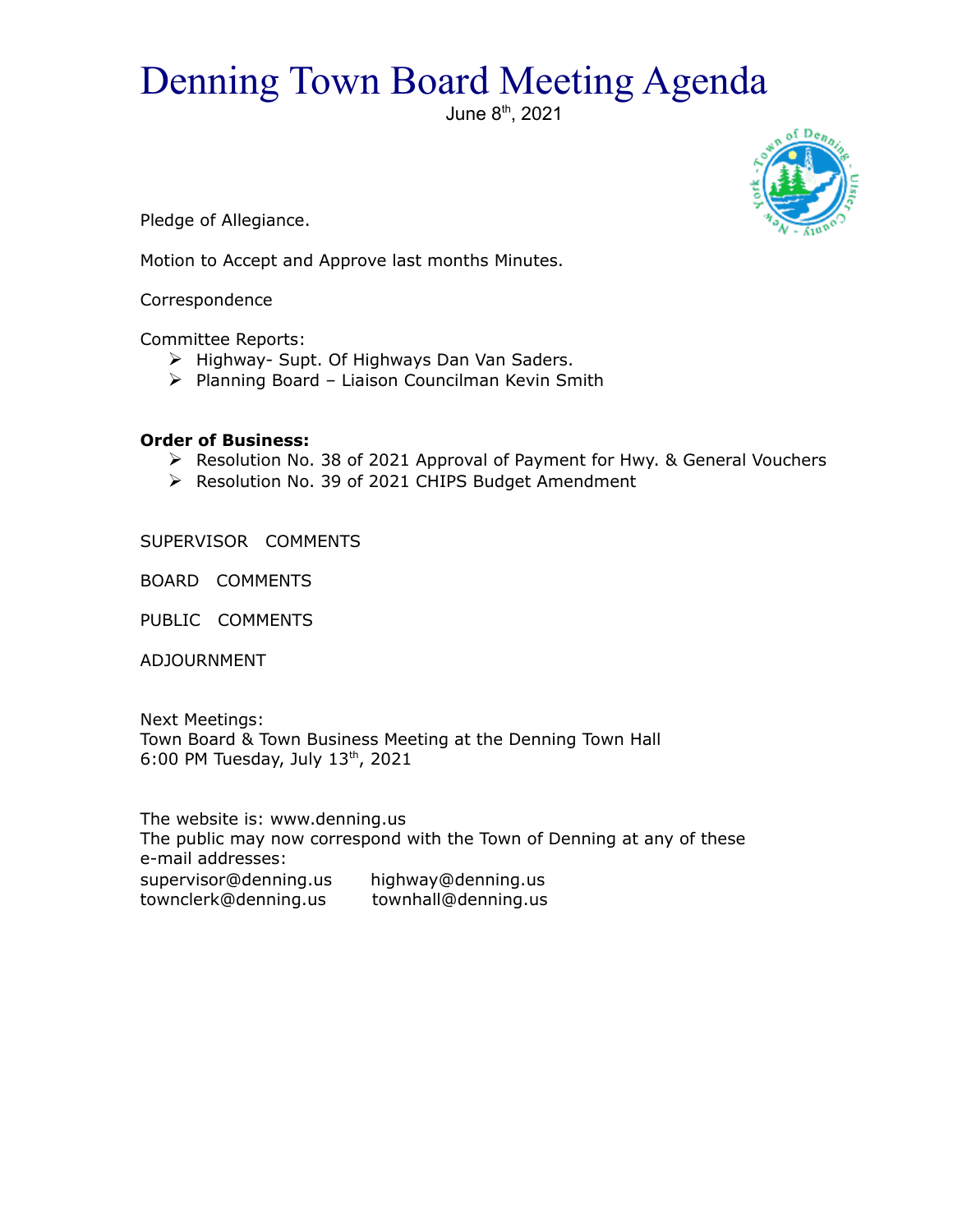Denning Town Board & Business Meeting June  $8<sup>th</sup>$ , 2021 Resolution No. 38 of 2021

**WHEREAS** New York State General Municipal Law Sections 103 and 104-4 permit the pre-audit function of vouchers, as a form of internal controls in the checking of claims and supporting documentation. And

**WHEREAS** the Sections 118 and 119 of New York State Municipal Law also authorize the auditing authority to approve of Said vouchers. AND

**WHEREAS** the Office of the New York State Comptroller Division of Local Governments and Accountability: Budgets and Finances also approves of this method.

**NOW THEREFORE BE IT RESOLVED** that the Town of Denning Town Board **HEREBY** approves of and authorizes payment of the following Warrants:

Highway Fund Warrant No. 6 Prep Pay Vouchers #19-20.

Highway Vouchers Warrant No. 6, Vouchers #91-97.

General Fund Pre-Pay Warrant No.6 Vouchers #36-41.

General Fund Warrant No.6 Vouchers #75-90.

Capital Fund Sewage Disposal Vouchers Warrant No. 6 – None.

**Whereupon**, the Resolution was put to a vote, and recorded as follows: Motion to adopt and approve by Councilman Gregory Vurckio, 2<sup>nd</sup> by Councilman Paul Schoonmaker. Roll Call Vote: Councilman Mike Dean AYE Councilman Paul Schoonmaker AYE Councilman Kevin Smith AYE Councilman Gregory Vurckio AYE Supervisor David Brooks AYE Motion carried following a unanimous roll call vote.